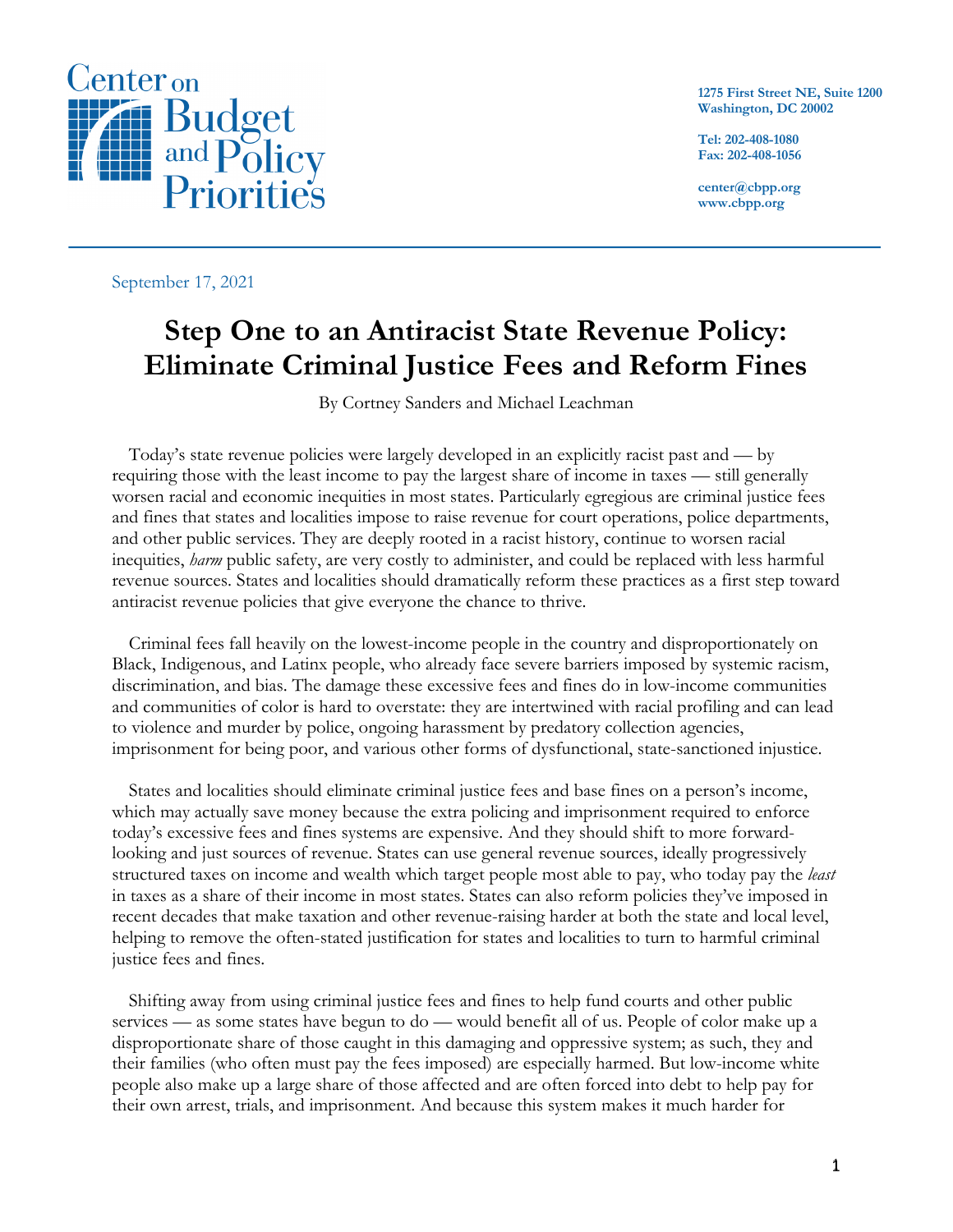anyone who is arrested or convicted of a crime to put their lives back together and get ahead, their productivity and earnings potential are diminished, weakening everyone's quality of life.

### Criminal Justice Fees and Fines Worsen Racial and Economic Inequities

Today, most state and local tax systems are upside-down. They ask more of those with the least, and less of those with the most. For instance, in Washington State the lowest income fifth of households pay 17.8 percent of their income in state and local taxes, on average, while the highestincome fifth pay just 3 percent.<sup>1</sup> Nine of every ten states have "regressive," or upside-down, tax systems.2 As such, most state and local tax systems *worsen* long-standing racial and economic inequities. (States and localities also *spend* revenues in ways that sometimes improve these inequities and sometimes — as with certain policing and incarceration practices — worsen them.) This is the result of the collective decisions of state lawmakers reaching back decades into a more explicitly racist past and sustained into the present at the choice of today's state policymakers. 3

States' non-tax revenue-raisers are often even more regressive. Most notably, states and localities today rely heavily on fees, fines, and user charges, which tend to fall especially hard on people with the lowest incomes since they are typically imposed as a flat fee regardless of income. One of the most egregious and harmful types of non-tax revenue source is the fees and fines imposed on people who are charged with a misdemeanor, felony, or other crime, and on others caught up in the criminal justice system.

The use of fees, fines, and other monetary sanctions as a revenue source for the criminal justice system has a long and sordid history in the United States. After slavery was abolished, a coalition of white supremacists known as Redeemers gradually retook power from biracial Reconstructionist governments in the South and imposed a sweeping set of policies aimed at re-establishing the racial oppression so fundamental to the pre-war South.4 Fiscal policies were central to this effort, including a wide variety of fines imposed on Black people for little cause, such as being unable to prove employment. Those who were unable to pay were forced to work without wages for white-owned employers and corporations, where they could be whipped and otherwise tortured with impunity, as under slavery.<sup>5</sup> The funds raised from employers, which paid the fines in exchange for cheap labor, went to support courts, police, and other public services.

This system of "convict leasing" was in place in the South well into the mid-20th century, when it was gradually replaced with a new policy regime of harsh sentencing laws and policing practices targeting Black communities especially, resulting in an extraordinary and horrific increase in

<sup>1</sup> Institute on Taxation and Economic Policy, *Who Pays? 6th edition*, https://itep.org/whopays/.

<sup>2</sup> *Ibid.*

<sup>3</sup> For instance, supermajority requirements for tax increases and property tax limits both trace their origins to explicit post-Reconstruction efforts by wealthy white landowners to disenfranchise states' Black residents. See Michael Leachman *et al*., "Advancing Racial Equity With State Tax policy," CBPP, November 15, 2018, https://www.cbpp.org/research/state-budget-and-tax/advancing-racial-equity-with-state-tax-policy.

<sup>4</sup> Eric Foner, *Reconstruction: America's Unfinished Revolution, 1863-1877,* 1989.

<sup>5</sup> Douglas Blackmon, *Slavery by Another Name: The Re-Enslavement of Black Americans from the Civil War to World War II,*  January 13, 2009.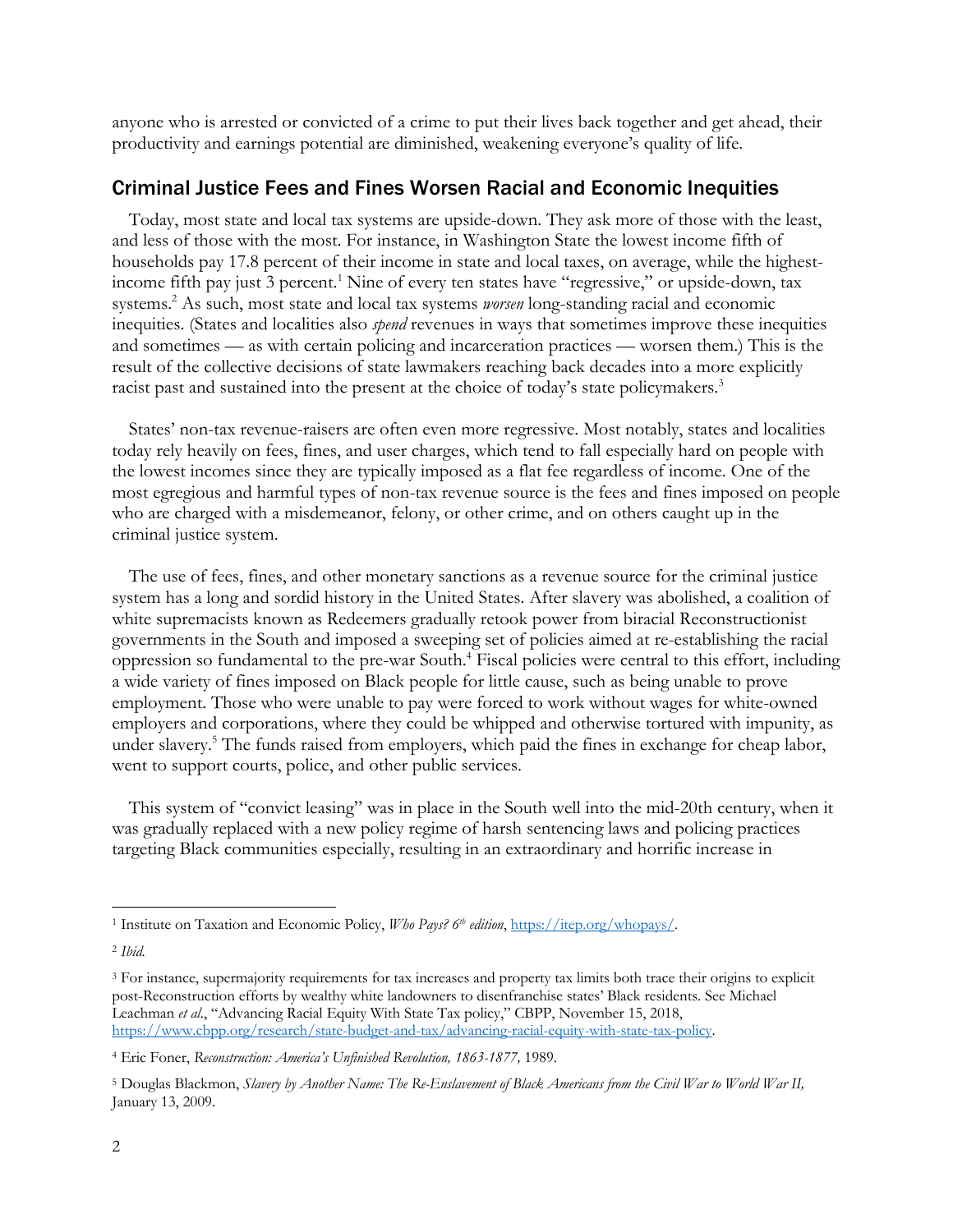incarceration.6 As a result, the United States today has about 4 percent of the world's population but about 20 percent of the world's prisoners.7 Some 81 percent of Black men without a high school diploma and born between the mid-1960s and the mid-1970s have been incarcerated at some point in their lives, according to one study.<sup>8</sup>

A fundamental feature of this mass incarceration system is the wide variety of fees, fines, and other monetary sanctions imposed on people with cases before state and local criminal courts and others who are in jail, prison, or under state supervision. Since the U.S. criminal justice system is deeply shaped by historical racism and ongoing forms of discrimination and bias, its costs fall especially hard on Black, Indigenous, and Latinx people, though people of all races have been affected. One study of Virginia found that cities, towns, and counties with the highest percentages of Black residents and low-income residents charge higher fines and fees compared to the state average.9 Another report, written in 2008 for the Washington State Minority and Justice Commission, found courts assessed higher fines or fees on Latinx people than on their white counterparts. <sup>10</sup> The disproportionate impacts of fines and fees cement historical and generational wealth disparities for communities of color.

Sharp reductions in federal funding for state and local courts in the 1980s helped set the stage for more recent rises in fines and fees.<sup>11</sup> And after the Great Recession hit over a decade ago, nearly every state increased or enacted new criminal and civil court fees.<sup>12</sup> The recession forced many people out of work, reducing their income and consumption which, in turn, resulted in lower income and sales tax revenue, the two largest sources of revenue for states. But rather than take steps to improve their tax revenues (for example by closing corporate tax loopholes or raising income taxes on higher-income households), many cash-strapped states raised or created new fines and fees to help fund their criminal justice system or other public services. <sup>13</sup> Many localities also

<sup>10</sup> Katherine A. Beckett, Alexes M. Harris, and Heather Evans, "The Assessment and Consequences of Legal Financial Obligations in Washington State," Washington State Minority and Justice Commission, August 2008, https://www.courts.wa.gov/committee/pdf/2008LFO\_report.pdf.

<sup>11</sup> Lisa Foster, "A Brief History of Fines and Fees," Fines and Fees Justice Center webinar, March 19, 2021.

<sup>12</sup> Joseph Shapiro, "Unpaid Court Fees Land The Poor In 21st Century Debtors' Prisons," National Public Radio, May 20, 2014; Shapiro, "As Court Fees Rise, The Poor Are Paying The Price," NPR, May 19, 2014, https://www.npr.org/2014/05/19/312158516/increasing-court-fees-punish-the-poor.

<sup>13</sup> Council of Economic Advisors Issue Brief, "Fees, Fines, and Bail: Payments in the Criminal Justice System that Disproportionately Impact the Poor," December 2015, p. 3,

<sup>6</sup> Michelle Alexander, *The New Jim Crow*, January 16, 2012.

<sup>7</sup> Data on prisoners from Roy Walmsley, *World Prison Population List*, 12th edition, Institute for Criminal Policy Research, https://www.prisonstudies.org/sites/default/files/resources/downloads/wppl\_12.pdf. Data on population from the U.S. Census Bureau, U.S. and World Population Clock, at https://www.census.gov/popclock/world.

<sup>8</sup> Melva Robertson, "Lifetime incarceration rate of black men without high school diplomas highlights need for betterinformed health interventions," Woodruff Health Sciences Center, November 2, 2018, https://news.emory.edu/stories/2018/11/lifetime\_incarceration\_rate\_black\_men/index.html.

<sup>9</sup> Chris Mai, "The High Price of Using Justice Fines and Fees to Fund Government in Virginia," Vera Institute of Justice, June 2021, the-high-price-of-using-justice-fines-and-fees-virginia.pdf.

obamawhitehouse.archives.gov/sites/default/files/page/files/1215\_cea\_fine\_fee\_bail\_issue\_brief.pdf. See also Karen Dolan and Jodi L. Carr, "The Poor Get Prison: The Alarming Spread of the Criminalization of Poverty," Institute for Policy Studies, March 18, 2015, p. 10, www.ips-dc.org/the-poor-get-prison-the-alarming-spread-of-the-criminalizationof-poverty/.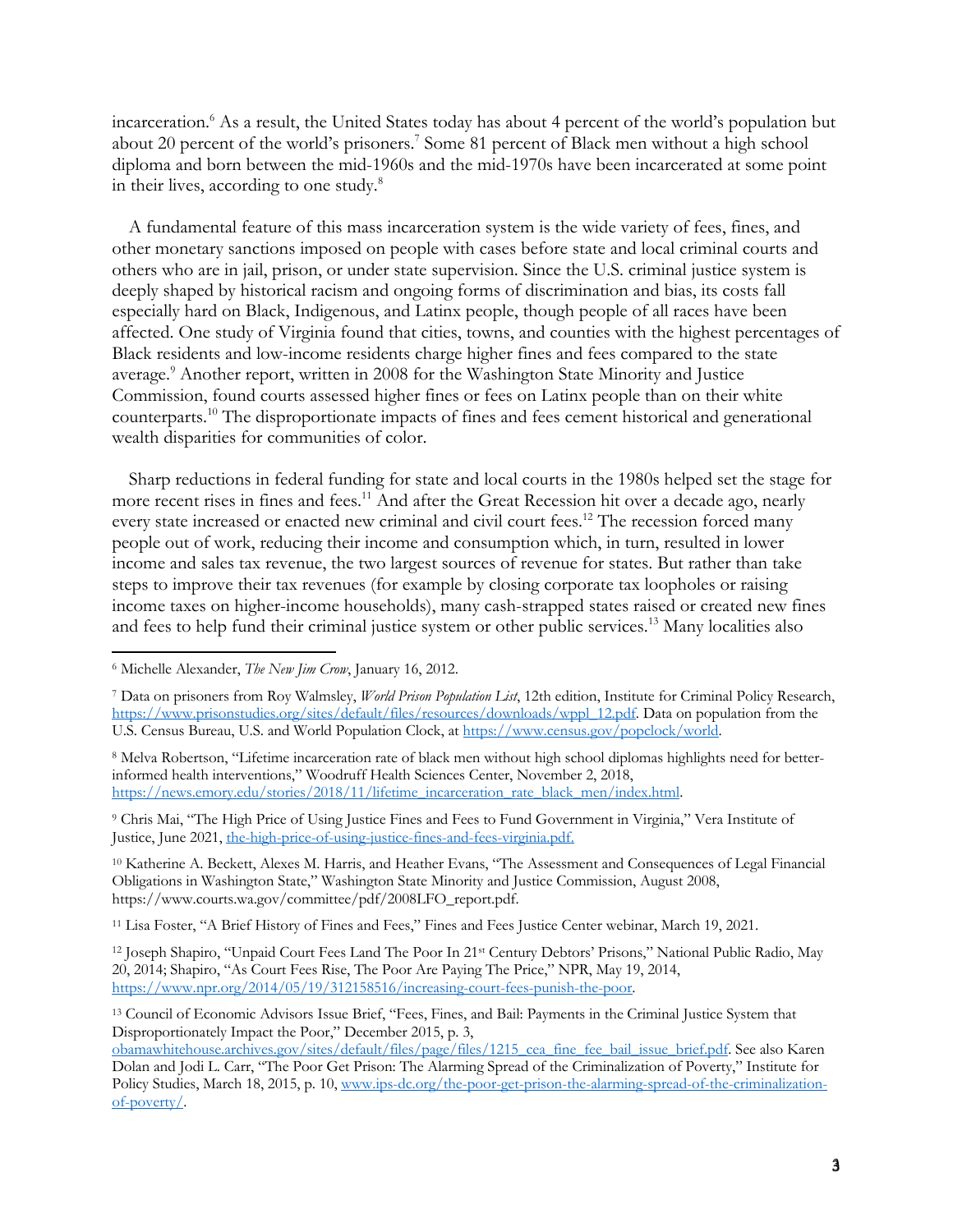shifted more to fines and fees as their tax revenues declined and as state financial support for municipal services eroded during the downturn. Organized (and racialized) attacks on taxes as a state and local revenue source surged in the 2010 elections and after, bringing many anti-tax governors and legislators to power. 14

As a result, fines and fees are a prominent feature of today's criminal justice system. They can be imposed on individuals and their families throughout the criminal legal process. Fines are monetary sanctions rooted in beliefs of punitive deterrence, whereas fees' only goal is to raise revenue for government operations. Fines include conviction surcharges, traffic fines, and incarceration and supervision costs. Fees include those associated with GPS monitoring, lab tests, investigations, and those for telephone calls and markups on commissary items while in jail or prison. 15

Because of all these fees and fines, it is often difficult if not impossible for people with low incomes to afford the total cost of a conviction, even for something minor like a speeding ticket. Many states impose *mandatory* fines and fees and give judges no discretion to adjust or waive these charges for people with low incomes. For example, Washington State requires imposition of certain fees regardless of the nature of the offense and the individual's financial means to pay.16 New York has mandatory surcharges that differ by offense, but there is no opportunity to reduce the fee if the person is unable to afford it. <sup>17</sup> (See the Appendix for case studies of some state approaches.)

The total cost of these mandatory fees for even minor offenses can reach into the hundreds of dollars, and that's *before* any fines imposed as punishment for the offense or any additional fees charged when a person can't pay on time. Taking those late charges and other fees into account can mean a penalty many times the original amount. Due to various fees and late charges imposed in Virginia, for example, even a minor traffic incident like an improper U-turn can result in costs totaling more than six times the original fine.<sup>18</sup>

<sup>14</sup> See Vanessa Williamson, Theda Skocpol, and John Coggin, "The Tea Party and the Remaking of Republican Conservatism," Perspectives on Politics, Vol. 9, No. 1 (March 2011),

https://scholar.harvard.edu/files/williamson/files/tea\_party\_pop.pdf. Rhetorical attacks and political organizing in opposition to taxes, particularly those seen as supporting services for Black people and other people of color, have a long history in the U.S. See for example, Camille Walsh, *Racial Taxation: Schools, Segregation, and Taxpayer Citizenship, 1869- 1973*, University of North Carolina Press, 2018.

<sup>15</sup> Chris Mai and Maria Rafael, "The High Price of Using Justice Fines and Fees to Fund Government in New York," Vera Institute of Justice, December 2020, https://www.vera.org/downloads/publications/the-high-price-of-usingjustice-fines-and-fees-new-york.pdf.

<sup>16</sup> For example, the state imposes a victim penalty assessment that is \$250 for misdemeanor convictions and \$500 for felony convictions, regardless of the nature of the offense. Washington also imposes other mandatory fees that do vary based on the nature of the offense. See Maria Rafael, "The High Price of Using Justice Fines and Fees to Fund Government in Washington State," Vera Institute for Justice, June 2021, p. 2., https://www.vera.org/downloads/publications/the-high-price-of-using-justice-fines-and-fees-washington.pdf.

<sup>17</sup> Sarah Burger *et al*., "New York Should Re-examine Mandatory Court Fees Imposed on Individuals Convicted of Criminal Offenses and Violations," Fines & Fees Justice Center, November 20, 2018, https://finesandfeesjusticecenter.org/articles/new-york-should-re-examine-mandatory-court-fees-imposed-onindividuals-convicted-of-criminal-offenses-and-violations/.

<sup>18</sup> Phil Hernandez, Laura Goren, and Chris Wodicka, "Set Up to Fail: How Court Fines & Fees Punish Poverty and Harm Black Communities in Virginia," Commonwealth Institute, January 2021,

https://www.thecommonwealthinstitute.org/wp-content/uploads/2021/01/Set-Up-to-Fail-How-Court-Fines-Fees-Punish-Poverty-and-Harm-Black-Communities-in-Virginia.pdf.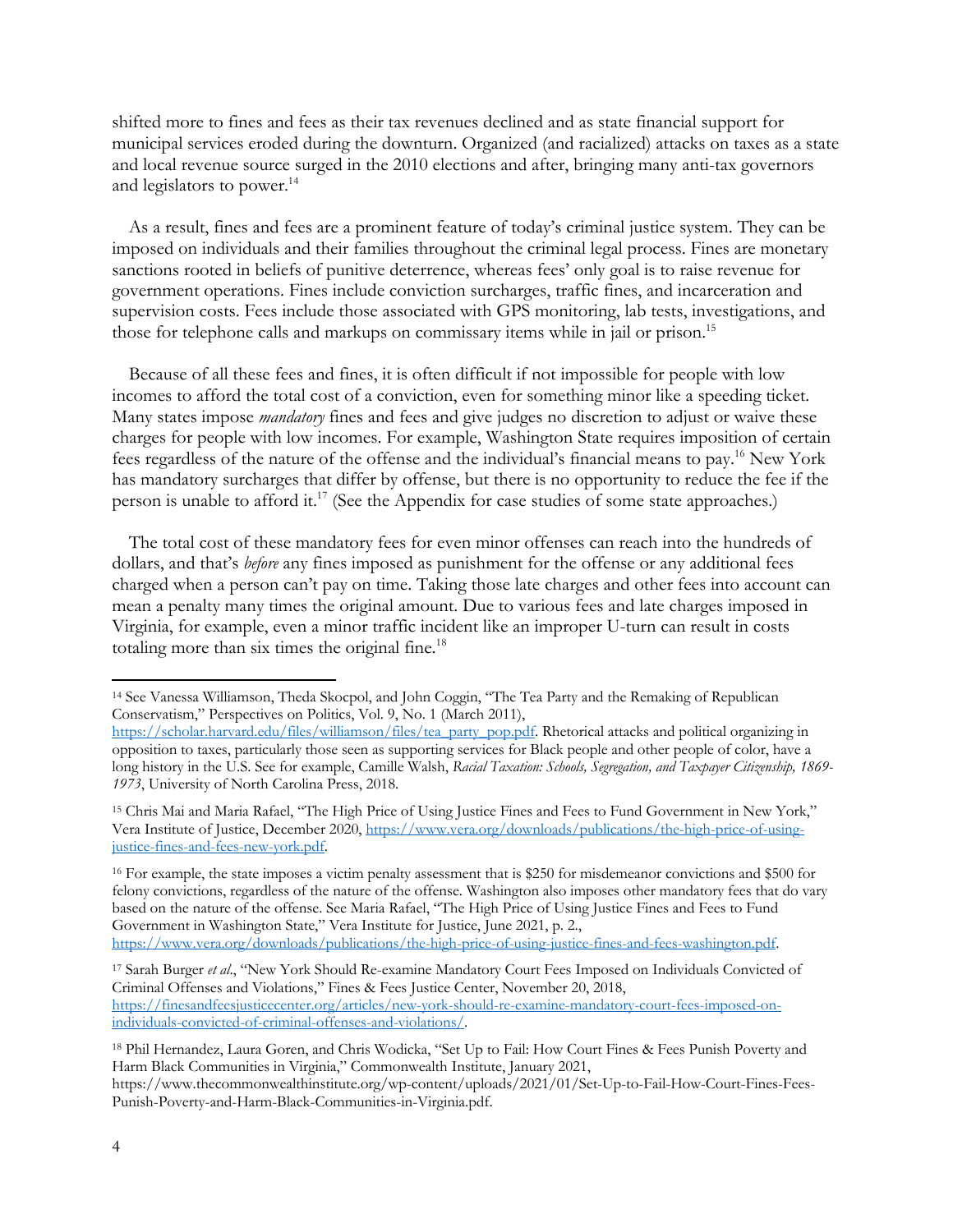Some localities push fees and fines even higher than those at the state level. For example, in some cases, people in Washington are subjected to a \$350 fee to obtain court-appointed counsel, but Pierce County sets the cost at \$450.<sup>19</sup> Some Washington counties also charge additional fees for electronic monitoring and for certain offenses such as alcohol violations. Virginia counties and cities can impose costs such as a "processing" fee for admission to jail and for each day in confinement. Jails in the state can also charge co-pays for medical services such as over-the-counter medicine and emergency room visits.<sup>20</sup>

In some states and localities fees and fines make up a substantial share of the budget. A 2019 national analysis by *Governing* found that fines made up more than 10 percent of general fund revenues in almost 600 cities, towns, and counties.<sup>21</sup> In North Carolina, fees fund half of the state courts' budget.<sup>22</sup>

### States Should Eliminate Criminal Justice Fees and Reform Fines

Today's system of targeting people struggling to meet their basic needs as a major revenue source for the criminal justice system is backwards, racist, and long overdue for reform. States and localities should eliminate criminal justice fees and reform fines so they are based on ability to pay. That's because these fines and fees:

• **Do substantial damage in low-income areas and communities of color.** When people cannot pay accumulating fines and fees, they often end up owing late fees and interest, which add to their debt. Some states even suspend driver's licenses or imprison people who cannot pay their fines and fees. These harsh punishments stigmatize people and affect their access to jobs, impede their parenting and other caregiving, and can lead to voter disenfranchisement.<sup>23</sup> A 2019 Florida law, for example, strips voting rights from people with felony convictions who have failed to pay all fines and fees, essentially creating a "pay-to-vote" system. Jurisdictions in Virginia with higher shares of Black residents and of people living in poverty assess fines and fees above the state average, according to a Commonwealth Institute study.<sup>24</sup> Criminalizing and punishing people with low incomes, particularly those of color, reinforces a cycle of poverty and makes it more difficult for them to pay their debt and move on from their interactions with the criminal justice system.<sup>25</sup> Plus, when people are unable to pay these debts,

<sup>19</sup> Rafael, *op. cit*.

<sup>20</sup> Sarah Calame and Aravind Boddupalli, "Fines and Forfeitures and Racial Disparities," Tax Policy Center, August 14, 2020, www.taxpolicycenter.org/taxvox/fines-and-forfeitures-and-racial-disparities.

<sup>21</sup> Mike Maciag, "Addicted to Fines," *Governing*, August 19, 2019, https://www.governing.com/archive/gov-addicted-tofines.html.

<sup>&</sup>lt;sup>22</sup> Matthew Menendez et al., "The Steep Costs of Criminal Justice Fees and Fines," Brennan Justice Center, November 21, 2019, https://www.brennancenter.org/sites/default/files/2020-07/2019\_10\_Fees%26Fines\_Final.pdf.

<sup>23</sup> Malia Brink, "Fines, Fees, and the Right to Vote," American Bar Association, February 9, 2020, https://www.americanbar.org/groups/crsj/publications/human\_rights\_magazine\_home/voting-rights/fines--fees- and-the-right-to-vote/.

<sup>24</sup> Hernandez, Goren, and Wodicka, *op. cit.*

<sup>25</sup> See for example Brennan Center for Justice, https://www.brennancenter.org/our-work/research-reports/steep-costscriminal-justice-fees-and-fines; American Civil Liberties Union, "Ending Modern-Day Debtors' Prisons," www.aclu.org/issues/smart-justice/sentencing-reform/ending-modern-day-debtors-prisons; and Mathilde Laisne, "Past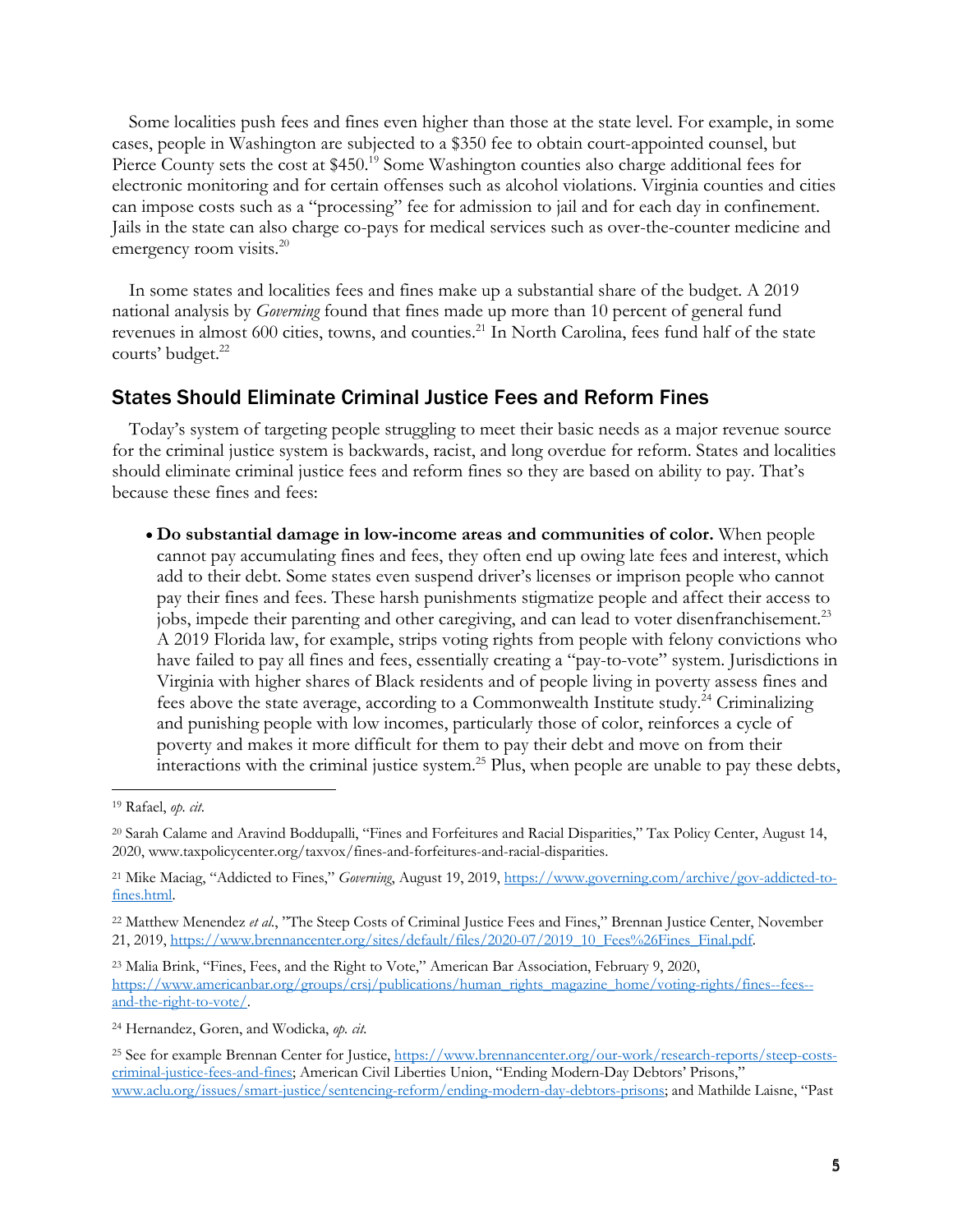their families often pay them, taking away from the resources they need to afford rent, buy food, and care for children. In this way, the system extracts wealth not only from individuals, but from the communities most affected by today's policing and incarceration policies.

• **Harm public safety.** A justice system that relies on defendants and their families to fund government operations can create perverse incentives to maintain and expand this wealth extraction from people of color and people with low incomes, at the expense of their safety.<br><sup>26</sup>In the most well-known case, a 2015 U.S. Department of Justice investigation found that Ferguson, Missouri city officials frequently urged their police department and municipal courts to generate more revenue by increasing fines, fees, and citations to make up for tax revenue shortfalls. 27

Such an approach harms not just those subject to the fees but the efficiency of the entire justice system, diverting resources and limiting capacity to address more violent crimes. Police are less able to respond to urgent 911 calls when they are tasked with following up on court fees and fines, and courts are less able to handle more serious cases when they spend significant time on fee and fine compliance.<sup>28</sup> Indeed, a study of the issue found that cities that collect more of their revenue from fees tend to do a relatively poor job of solving violent crimes and property crimes. 29

Turning police officers into debt collectors also increases unnecessary interactions between the officers and people of color, a key issue since neighborhoods where Black people live are often already over-policed and police violence is so common. A study of Tulsa, Oklahoma, for example, found that the census tracts with the most traffic stops per capita were mostly lowincome and mostly had relatively large Black and brown populations. People in these areas were over 100 times more likely to be stopped by police than were people in a particularly wealthy and predominantly white census tract.<sup>30</sup> These patterns of policing are often intertwined with racial profiling and can lead to police violence and murder. Nationally, Black people are twice as likely to be shot and killed by police than white people, and Hispanic Americans are also killed disproportionately.<sup>31</sup> Police reform and advancing racial justice are

Due: Examining the True Costs of the User-Pay Justice System in New Orleans," Vera Institute of Justice, January 9, 2017, www.vera.org/projects/past-due-examining-the-true-costs-of-the-user-pay-justice-system-in-new-orleans.

<sup>26</sup> Rafael, *op. cit.*

<sup>&</sup>lt;sup>27</sup> The report finds that the Ferguson Police Department issued 90 percent of citations to Black residents, who make up only 67 percent of the city's population. Justice Department Civil Rights Division, "Investigation of the Ferguson Police Department," March 4, 2015, https://www.justice.gov/sites/default/files/opa/pressreleases/attachments/2015/03/04/ferguson\_police\_department\_report.pdf.

<sup>28</sup> Menendez *et al*., *op. cit.*

<sup>29</sup> Rebecca Goldstein, Michael W. Sances, and Hye Young You, "Exploitative Revenues, Law Enforcement, and the Quality of Government Service," *Urban Affairs Review*, 2018, https://hyeyoungyou.files.wordpress.com/2018/08/finesandpolicing.pdf.

<sup>30</sup> Human Rights Watch, "'Get on the Ground!' Policing, Poverty, and Racial Inequality in Tulsa, Oklahoma," September 12, 2019, https://www.hrw.org/report/2019/09/12/get-ground-policing-poverty-and-racial-inequality-tulsaoklahoma/case-study-us. See also Damion Shade, "Reducing Oklahoma's court fines and fees is police reform," Oklahoma Policy Institute, updated December 10, 2020, https://okpolicy.org/reducing-oklahomas-court-fines-and-feesis-police-reform/.

<sup>31</sup> *Washington Post*, "Fatal Force: 936 People Have Been Shot and Killed by Police In the Past Year," last accessed September 16, 2021, https://www.washingtonpost.com/graphics/investigations/police-shootings-database/.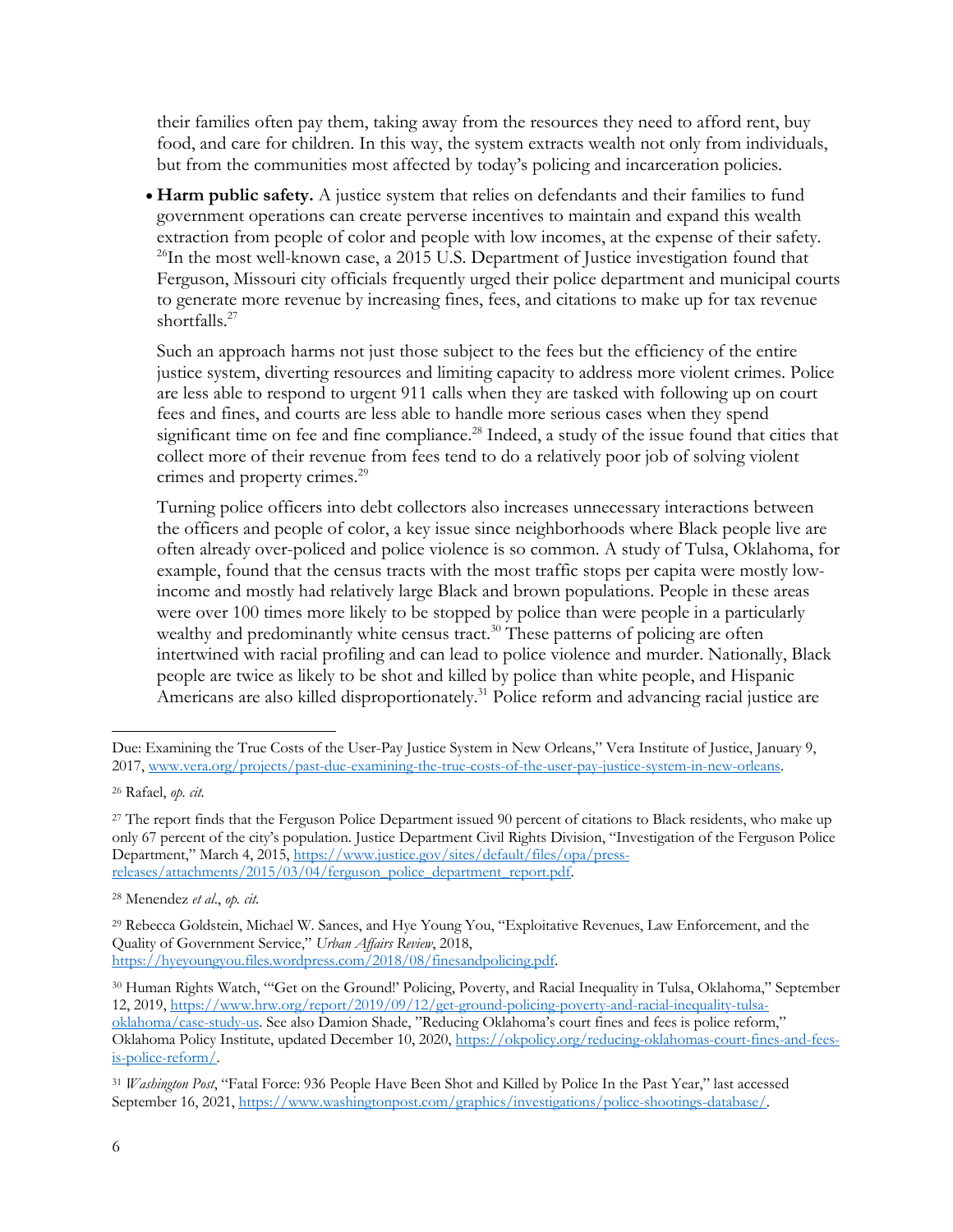directly associated with fines and fees. States and localities should both end these harmful fees and fine regimes while also investing in communities of color and low-income people so they can achieve their fullest potential and maximize their well-being.

• **Are very costly to collect.** The extra court operations, policing, and incarceration associated with collecting fines and fees are expensive, both in their costly impact on people caught in the system and in their costs to state and local budgets. In some cases, the cost to collect and enforce outstanding debt can exceed the revenue it generates. One New Mexico county spends at least \$1.17 to collect every dollar generated through fines and fees.<sup>32</sup>

## States Should Eliminate Fees, Reform Fines, and Shift to Less Harmful Revenue Sources

States and localities should eliminate criminal legal fees, base fines on ability to pay, and use general funds to support their courts and police departments. Courts and other aspects of the justice system should be paid for primarily through taxes on the general public, rather than fees on people caught up in the system, since we all rely on that system (which should operate to keep everyone safer). Fines should be based on ability to pay since forcing everyone to pay the same amount results in very different punishments depending on a person's income. And no one should be incarcerated because they lack the income to pay a fee or fine.

Several states have charted a new course toward a more equitable criminal justice fiscal system by repealing driver's licenses suspensions and reinstating licenses for unpaid debt, eliminating juvenile justice fees, eliminating fees in the adult criminal legal system, creating payment plans for people with lower ability to pay, and decriminalizing minor traffic violations, which removes the use of bench warrants (those issued by a judge) and arrests as collections tools. Often, these policy proposals were informed and improved by people from the most affected communities, who provided knowledge, stories, and analysis to help make the case for reform.

In California, for example, groups like the Debt Free Justice Coalition worked with lawmakers to eliminate 23 county-level criminal justice fees. In New York (like with the No Price on Justice Campaign) and Virginia, justice advocates worked with fiscal policy organizations to educate policymakers about the regressivity of criminal justice fines and fees and helped organize speakers at legislative townhalls, so lawmakers heard stories from the people directly affected to stop suspending driver's licensing and eliminate other fees due to criminal justice debt. And Colorado's and New Mexico's historic eliminations of juvenile justice fines and fees reflect efforts by national, state, and local groups to ensure that children and their families aren't saddled with fees that could inhibit their ability to move forward, giving them a better chance at reaching their fullest potential.

Recent state policy improvements include the following:

• **California**: Enacted in July 2021, California AB 1869 prohibits counties from charging defendants for 23 of the most harmful fees of the criminal justice system, including fees for administering probation and mandatory supervision, processing arrests and citations,

<sup>32</sup> Menendez e*t al.*, *op. cit*.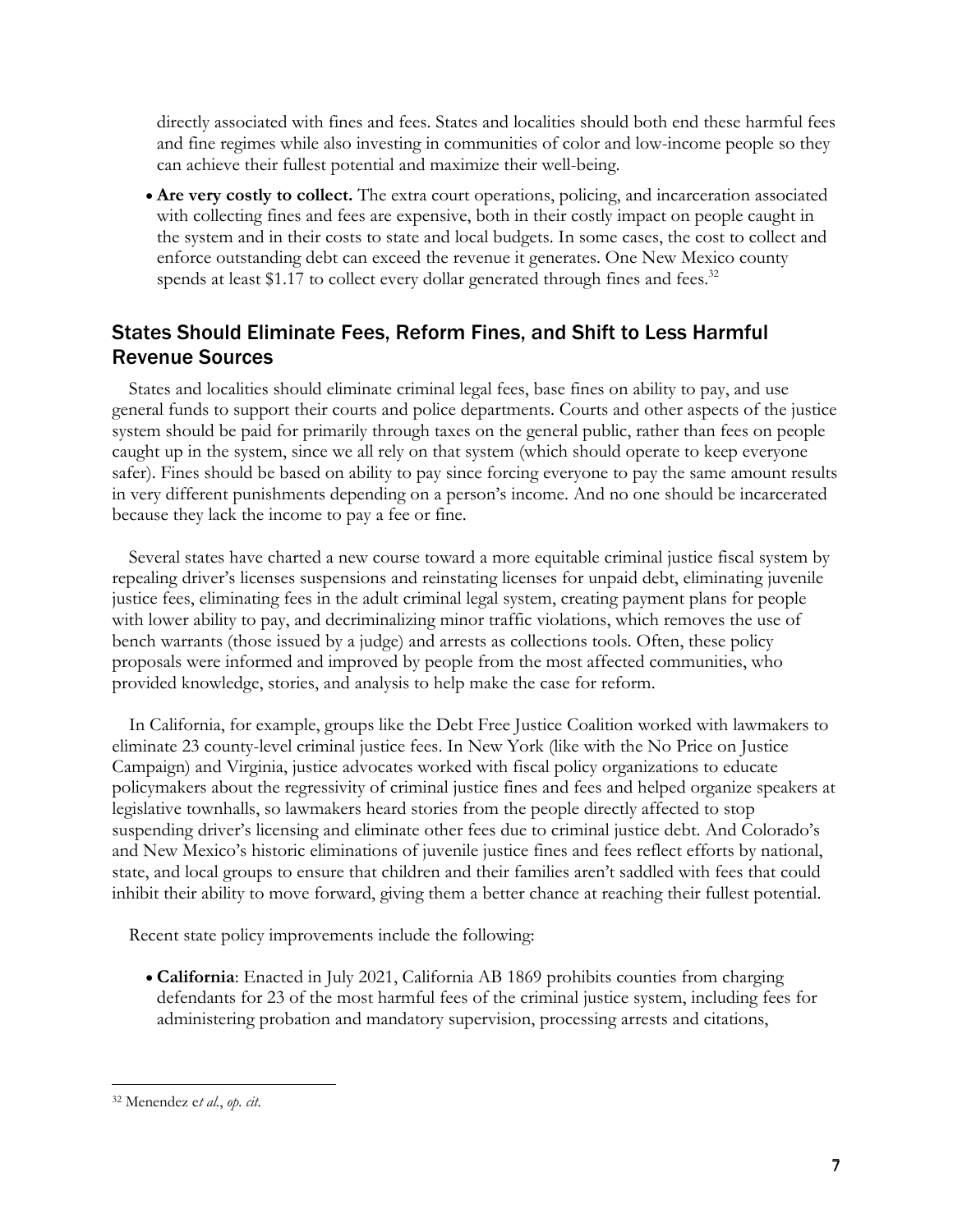electronic monitoring programs, and home detention programs. The act also relieves defendants from having to pay the costs of a public defender.<sup>33</sup>

- **Colorado**: The Colorado legislature recently enacted HB21-1315, effectively eliminating a number of costs and fees that a juvenile in the justice system (or their family) must pay, including costs of prosecution, fees for applying for court-appointed counsel, and costs for medical care in the youth offender system.34
- **Connecticut**: State policymakers enacted S.B. 972 to eliminate all fees for phone, email, and video communication between incarcerated individuals and their families, making Connecticut the first state to enact such legislation. S.B. 972 provides 90 minutes per day of phone calls free for incarcerated individuals, beginning in October 2022, and prohibits the Department of Corrections from charging for other communication services such as email and videoconferencing.35
- **Maryland**: Enacted in 2020, Maryland's HB36 eliminates state courts' authority to impose civil fines or court costs against a juvenile found delinquent by prohibiting assessments made against a child or their family for attorney services in a delinquency proceeding, and stripping the courts' ability to order a juvenile or their family to pay for the support of a child in connection with a delinquency proceeding.<sup>36</sup>
- **Nevada**: AB 116, enacted June 2021, decriminalizes minor traffic violations, instead making them civil infractions. The act also ends the practice of issuing warrants for outstanding traffic debt. Another enacted bill, SB219, automatically reinstates licenses suspended for nonpayment of traffic tickets.<sup>37</sup>
- **New Mexico**: The Juvenile Fines and Fees Reform Act was implemented in the 2021 legislative session, effectively eliminating administrative fines and fees charged to juveniles. It also ends the \$10 application fee for a public defender in children's court.<sup>38</sup>
- **New York**: The Driver's License Suspension Reform Act, enacted in June 2021, ends license suspensions due to non-payment of traffic fines while also offering affordable payment plans.

<sup>33</sup> Fines and Fees Justice Center (FFJC), "California AB 1869 Criminal fees," October 1, 2020, https://finesandfeesjusticecenter.org/articles/california-ab-1869-criminal-fees/.

<sup>34</sup> FFJC, "Colorado HB21-1315: Concerning eliminating certain monetary amounts a juvenile in the justice system is required to pay," June 21, 2021, https://finesandfeesjusticecenter.org/articles/colorado-hb21-1315-concerningeliminating-certain-monetary-amounts-a-juvenile-in-the-justice-system-is-required-to-pay/.

<sup>35</sup> State of Connecticut, "Public Act No. 21-54," https://www.cga.ct.gov/2021/ACT/PA/PDF/2021PA-00054-R00SB-00972-PA.PDF.

<sup>36</sup> FFJC, "Maryland HB36: Juvenile Proceedings – Fines, Fees, and Costs," May 8, 2020,

https://finesandfeesjusticecenter.org/articles/maryland-hb36-juvenile-proceedings-fines-fees-and-costs/.

<sup>37</sup> FFJC, "Press Release: Nevada Governor Sisolak Signs Two Crucial Fines and Fees Reform Bills," June 8, 2021, https://finesandfeesjusticecenter.org/2021/06/08/press-release-nevada-governor-sisolak-signs-two-crucial-fines-andfees-reform-bills/.

<sup>38</sup> FFJC, "Press Release: New Mexico Legislature Approves Bill Eliminating Fines & Fees for Children," March 15, 2021, https://finesandfeesjusticecenter.org/2021/03/15/press-release-new-mexico-legislature-unanimously-approves-billeliminating-fines-fees-for-children/.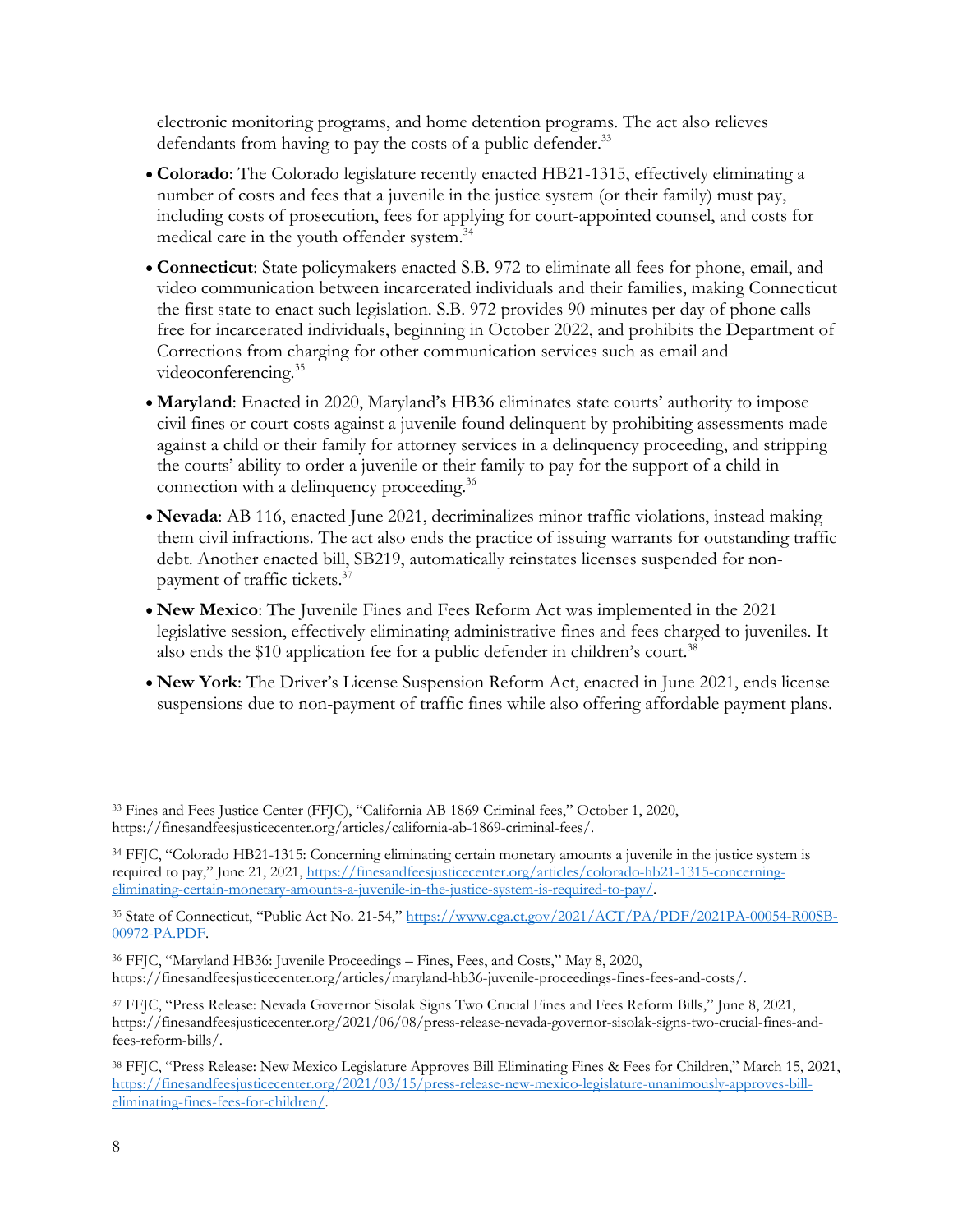This law also reinstates the licenses of people who previously had their license suspended due to non-payment.<sup>39</sup>

- **Oregon**: With enactment of HB 4210, Oregon ended the suspension of driver's licenses for non-payment of traffic tickets, effective October 2020.<sup>40</sup>
- **Virginia**: In 2021, Virginia enacted HB1895 which pauses all interest accrual for criminal justice fines and costs after the first 180 days imposed, or for incarcerated individuals such that interests will not accrue until 180 days after release. The legislation also stops mandatory down payments for any payment arrangement. <sup>41</sup> As of 2020, SB1 eliminates driver's license suspensions for non-payment of fines and fees. The act also requires that the Commissioner of the Department of Motor Vehicles reinstate all licenses that were suspended due to nonpayment of fines and costs prior to July 1, 2019 and waive all reinstatement fees.<sup>42</sup>
- **West Virginia**: HB 4958 effectively eliminated driver's license suspension for failure to pay court fines and fees while also allowing courts to accept electronic payments, credit cards, cash, money orders, and certified checks as payment. It also mandates that clerks help set up payment plans for individuals unable to pay.43

States have many other revenue sources to choose from that are far more just and equitable than extracting resources from those with the least income. Alternatives include raising personal income taxes, corporate income taxes, wealth taxes, or other revenue sources that are based on ability to pay and that reduce inequality.<sup>44</sup> States can also repeal limits on the use of these less-harmful revenue sources, thereby strengthening their tax systems and helping ensure that people, no matter their means, can reach their fullest potential.

State policymakers can:

• **Raise revenue, especially from the wealthy and profitable corporations.** States can raise revenue for high-quality schools, health care, and other public investments that help us all thrive. Past policy decisions have produced state and local tax systems that ask relatively little of wealthy households (who are mostly white) as a share of income, thereby worsening wealth and income disparities which are often built through or aggravated by racism. Wealthy people also are largely protected from the harm done by criminal justice fines and fees; people who can afford fines or court fees are almost by definition not subject to debt due to late fees or

<sup>44</sup> CBPP, "State Revenue Options for Investing in Families and Communities," https://www.cbpp.org/state-revenueoptions-for-investing-in-families-and-communities.

<sup>&</sup>lt;sup>39</sup> FFJC, "New York's fines and fees need reform now," https://finesandfeesjusticecenter.org/campaigns/new-yorkcampaign-fines-fees/.

<sup>40</sup> FFJC, "Oregon House Bill 4210: An act relating to driving privileges," July 29, 2020, https://finesandfeesjusticecenter.org/articles/oregon-house-bill-4210-an-act-relating-to-driving-privileges/.

<sup>41</sup> H.B. 1895, 2021, 2021 Special Session, (VA. 2021), https://legiscan.com/VA/bill/HB1895/2021/X1.

<sup>42</sup> FFJC, "Virginia SB1: Driver's license; suspension for nonpayment of fines or costs," April 9, 2020, https://finesandfeesjusticecenter.org/articles/virginia-sb1-drivers-license-suspension-for-nonpayment-of-fines-orcosts/.

<sup>43</sup> FFJC, "West Virginia House Bill 4958: Eliminating driver's license suspension for failure to pay court fines and costs," April 15, 2020, https://finesandfeesjusticecenter.org/articles/west-virginia-house-bill-4958-eliminating-drivers-licensesuspension-for-failure-to-pay-court-fines-and-costs/.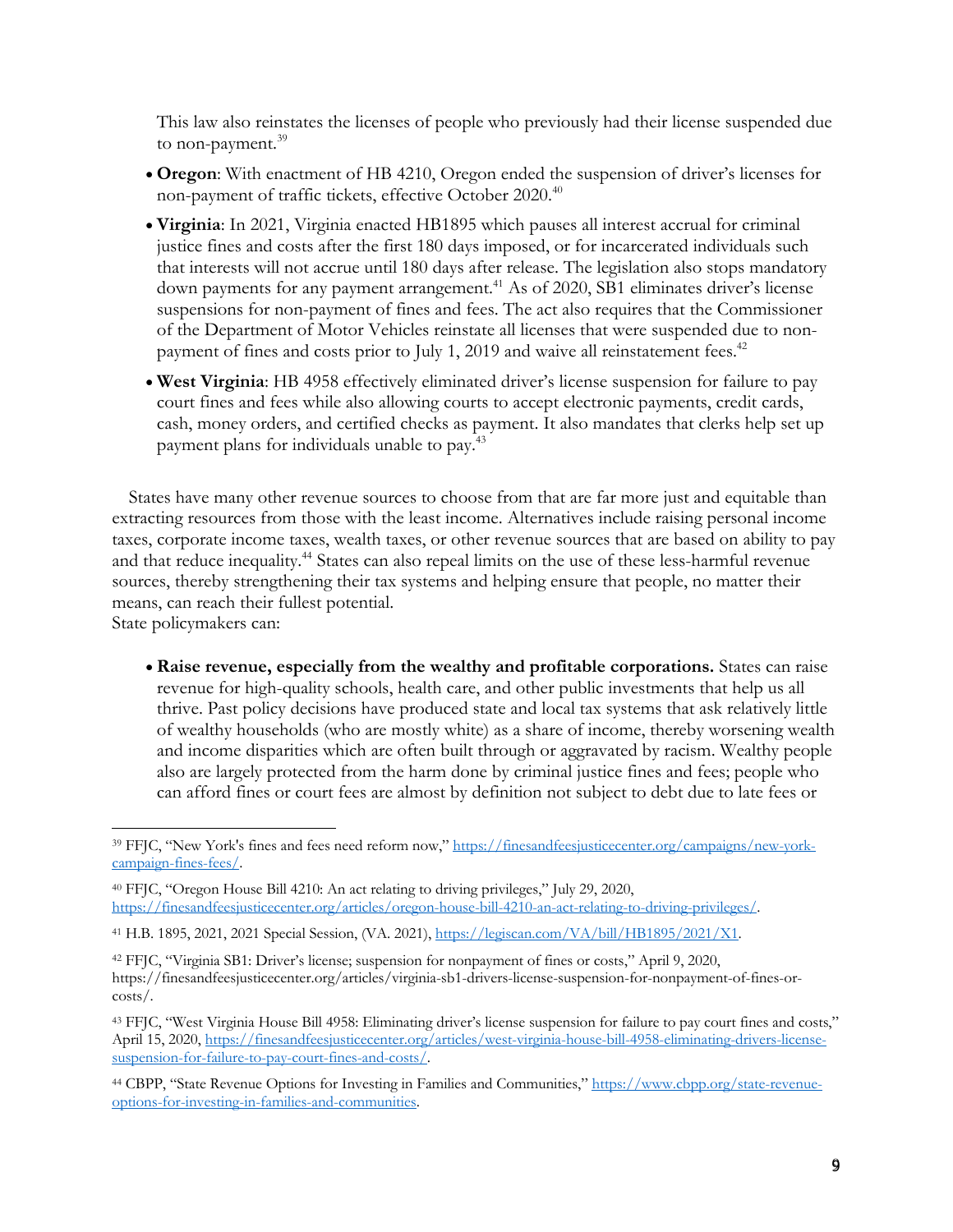warrants for their arrests due to inability to pay. Fines and fees target those with low incomes, further deepening inequities in whom the justice system affects as well as who bears the brunt of funding the state and local courts and other services. Instead, states can raise needed revenue and reduce income inequality by better taxing wealth, such as by improving taxation of stock sales, large inheritances, expensive property, and other forms of wealth that often face low tax rates or go untaxed.<sup>45</sup> They can also more adequately tax the incomes of millionaires and other high-income people.<sup>46</sup>

- **Roll back economic development incentives and other tax breaks for profitable corporations.** Economic development incentives cost states about \$45 billion per year, in aggregate, despite evidence that they are largely ineffective.<sup>47</sup> These tax breaks often reward companies for business activity in which they would have engaged anyway or have a low "bang for the buck." Rolling back ineffective breaks to improve economic supports for people in hard-hit communities of color would also improve racial equity; the corporations that benefit the most from these breaks typically are owned mostly by wealthy and white shareholders.<sup>48</sup> The millions of dollars states spend each year on tax credits, deductions, and exemptions could be money used for courts and alternatives to policing in local communities. Additionally, it would help fill budget holes that would have otherwise been filled with criminal justice fees or forfeitures for unpaid debt.
- **Reform or repeal restrictions on local government revenue-raising.** Local governments may turn to fees and fines in part because states restrict the ability of localities to raise tax revenue. For example, nearly all states impose limits on local property taxes, many forbid localities from levying income taxes, and some bar any tax with graduated rates. In addition to their impact on revenue-raising, these limits tend to provide disproportionate savings to white homeowners, who are more likely than Black or Latinx people to own expensive homes in part because past government policies segregated people of color in lower-value areas.<sup>49</sup> This segregation also means that Black and brown people are overrepresented in the low-income communities that police often target with fines and fees, further deepening inequality in who pays for government services.

<sup>45</sup> Samantha Waxman and Elizabeth McNichol, "Improved State Taxes on Wealth, High Incomes Can Help Fuel an Equitable Recovery," CBPP, December 10, 2020, https://www.cbpp.org/research/state-budget-and-tax/improvedstate-taxes-on-wealth-high-incomes-can-help-fuel-an.

<sup>46</sup> Wesley Tharpe, "Raising State Income Tax Rates at the Top a Sensible Way to Fund Key Investments," CBPP, February 7, 2019, https://www.cbpp.org/research/state-budget-and-tax/raising-state-income-tax-rates-at-the-top-asensible-way-to-fund-key.

<sup>47</sup> Cortney Sanders, Michael Leachman, and Erica Williams, "3 Principles for an Antiracist, Equitable State Response to COVID-19 — and a Stronger Recovery," CBPP, updated April 29, 2021, https://www.cbpp.org/research/state-budgetand-tax/3-principles-for-an-antiracist-equitable-state-response-to-covid-19.

<sup>48</sup> Lisa J. Dettling *et al.*, "Recent Trends in Wealth-Holding by Race and Ethnicity: Evidence from the Survey of Consumer Finances," Federal Reserve Board, September 27,

<sup>2017,</sup> https://www.federalreserve.gov/econres/notes/feds-notes/recent-trends-in-wealth-holding-by-race-andethnicity-evidence-from-the-survey-of-consumer-finances-20170927.htm.

<sup>49</sup> Iris J. Lav and Michael Leachman, "State Limits on Property Taxes Hamstring Local Services and Should Be Relaxed or Repealed," CBPP, July 18, 2018, https://www.cbpp.org/research/state-budget-and-tax/state-limits-on-propertytaxes-hamstring-local-services-and-should-be.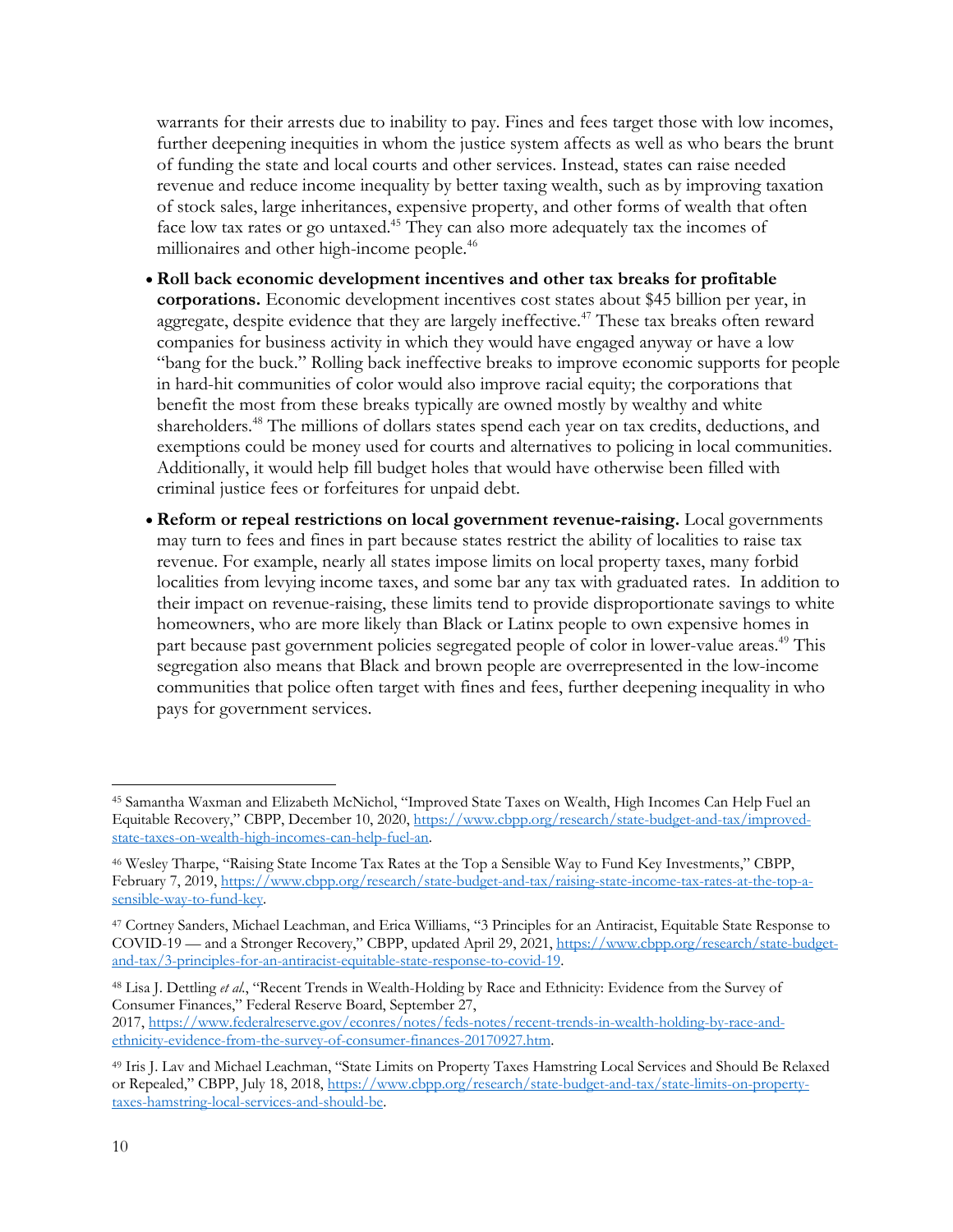These are just a few alternatives for raising revenue; other options include taxing carbon pollution and resource extraction, modernizing state sales taxes, and eliminating supermajority requirements to raise revenue.<sup>50</sup>

States lawmakers have a choice to make: either they continue to raise money through criminal justice fines, fees, and other harmful monetary sanctions or use revenue sources based on ability to pay and build a more equitable tax system. The second option produces revenue that grows more effectively over time, causes less harm to people and communities, and helps overcome longstanding racial and economic inequities that weaken our country.

<sup>50</sup> CBPP, "State Revenue Options for Investing in Families and Communities."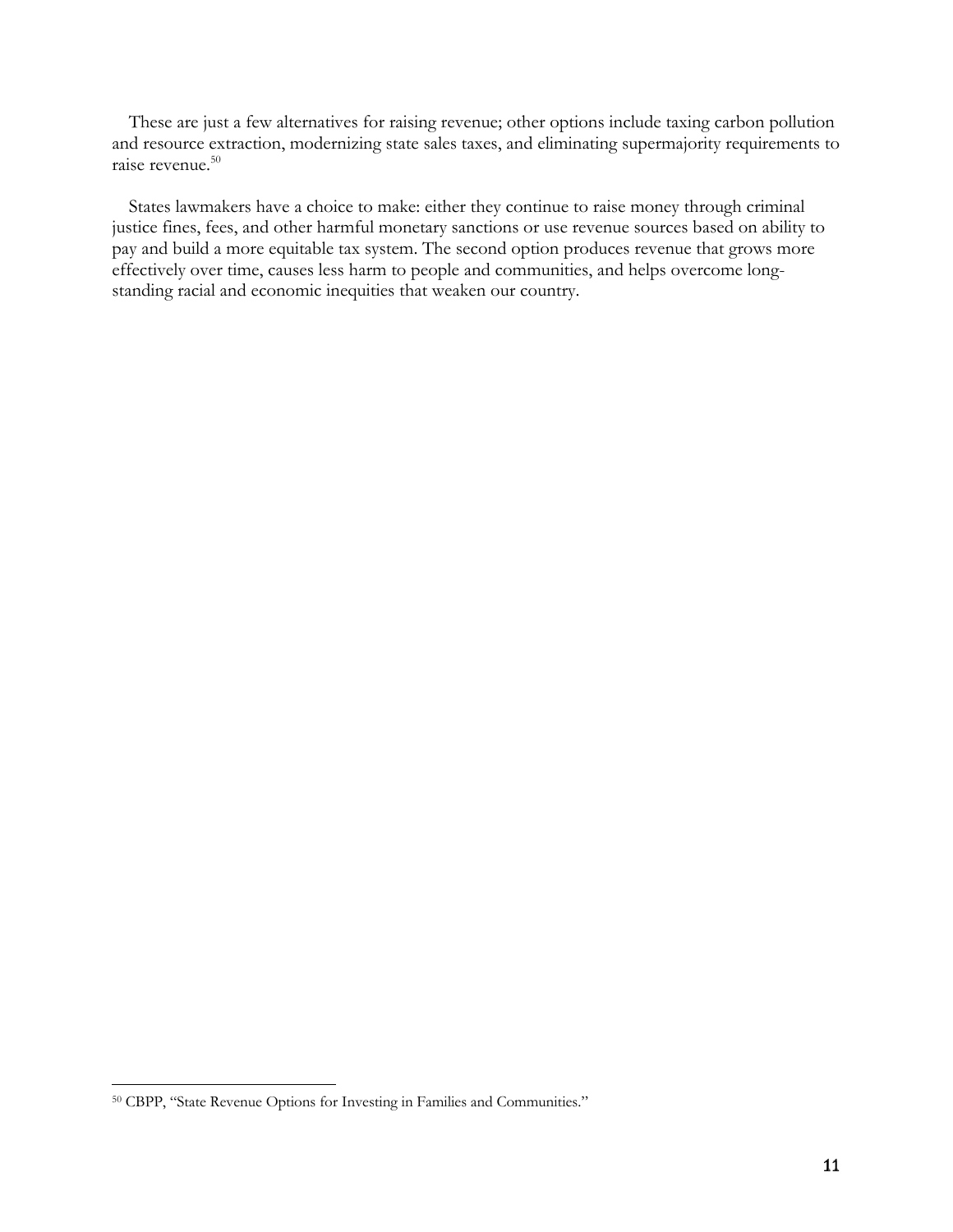# Appendix:

### State Case Studies: How Criminal Justice Fines and Fees Hold Communities Back

Criminal justice fees and fines cause harm in every state, but the specific policies vary. The case studies below, which draw heavily on analyses by the Vera Institute of Justice, detail some of these specifics, and some of the ways these policies harm low-income people and communities of color.

#### Florida:

For Floridians, contact with the justice system is expensive, as an arrest, criminal conviction, or traffic ticket can result in court fees, incarceration fees, and probation and parole fees. <sup>51</sup> For example, Floridians face a mandatory \$60 court fee for any misdemeanor and criminal traffic conviction, and a \$225 fee for all felony convictions.<sup>52</sup>

With these criminal and traffic fines and fees, according to Vera's analysis, Florida's state and local governments accrued \$755 million in revenue in 2018 — of which \$313 million was collected by counties, \$312 million by the state, and \$132 million by municipalities. <sup>53</sup> Money collected by the counties from conviction fines and flat fees were earmarked for juvenile justice, local law enforcement education, crime prevention, law libraries, court facilities, and technology, among other uses. <sup>54</sup> As for state fine and fee revenue, \$256 million in criminal and traffic fines and fees were allocated to the state General Revenue Fund as well as dozens of other state trust funds, some of which went to bolstering state criminal justice operations and some to causes unrelated to the justice system.<sup>55</sup> As a whole, fine and fee revenue represents a miniscule portion of the 2018 Florida state budget, 0.4 percent, and yet the impact of a fine or court fee for a minor traffic infraction can have a huge impact on someone's life.<sup>56</sup>

In 2018 the court system collected only 21 percent and 69 percent of the total charges assessed on felony and misdemeanor cases, respectively.<sup>57</sup> Even so, fines and fees sometimes cripple the financial

<sup>54</sup> *Ibid.*

<sup>55</sup> *Ibid.*

<sup>51</sup> Chris Mai and Maria Rafael, "The High Price of Using Justice Fines and Fees to Fund Government in Florida," Vera Institute of Justice, December 2020, https://www.vera.org/downloads/publications/the-high-price-of-using-justicefines-and-fees-florida.pdf.

<sup>52</sup> Florida Office of Economic and Demographic Research, Detailed Revenue Report July 2020, http://edr.state.fl.us/content/revenues/reports/detailed-revenue-report/detailrpt\_jul20.pdf.

<sup>53</sup> Mai and Rafael, "The High Price of Using Justice Fines and Fees to Fund Government in Florida."

<sup>56</sup> Florida Department of Corrections, "Annual Report: Fiscal Year 2017-18,"

https://www.floridaoig.com/library/Annual\_rpts/2017-2018/2017-18-DOC-Annual-Report.pdf. For more detail on the commissary costs that are collected, see Florida Economic & Demographic Research, Revenue Impact Results, July 7, 2020, p. 608, http://edr.state.fl.us/Content/conferences/revenueimpact/archives/2020/\_pdf/Impact0707.pdf.

<sup>57</sup> While the collections rate is calculated as an amount collected in 2018 divided by the amount assessed in 2018, the amount collected includes amounts that were assessed in 2017 and before. See Florida Court Clerk & Comptrollers, "2018 Annual Assessments and Collections Report," https://flccoc.org/wp-content/uploads/2018/12/2018-Annual-Assessments-and-Collections-Report.pdf.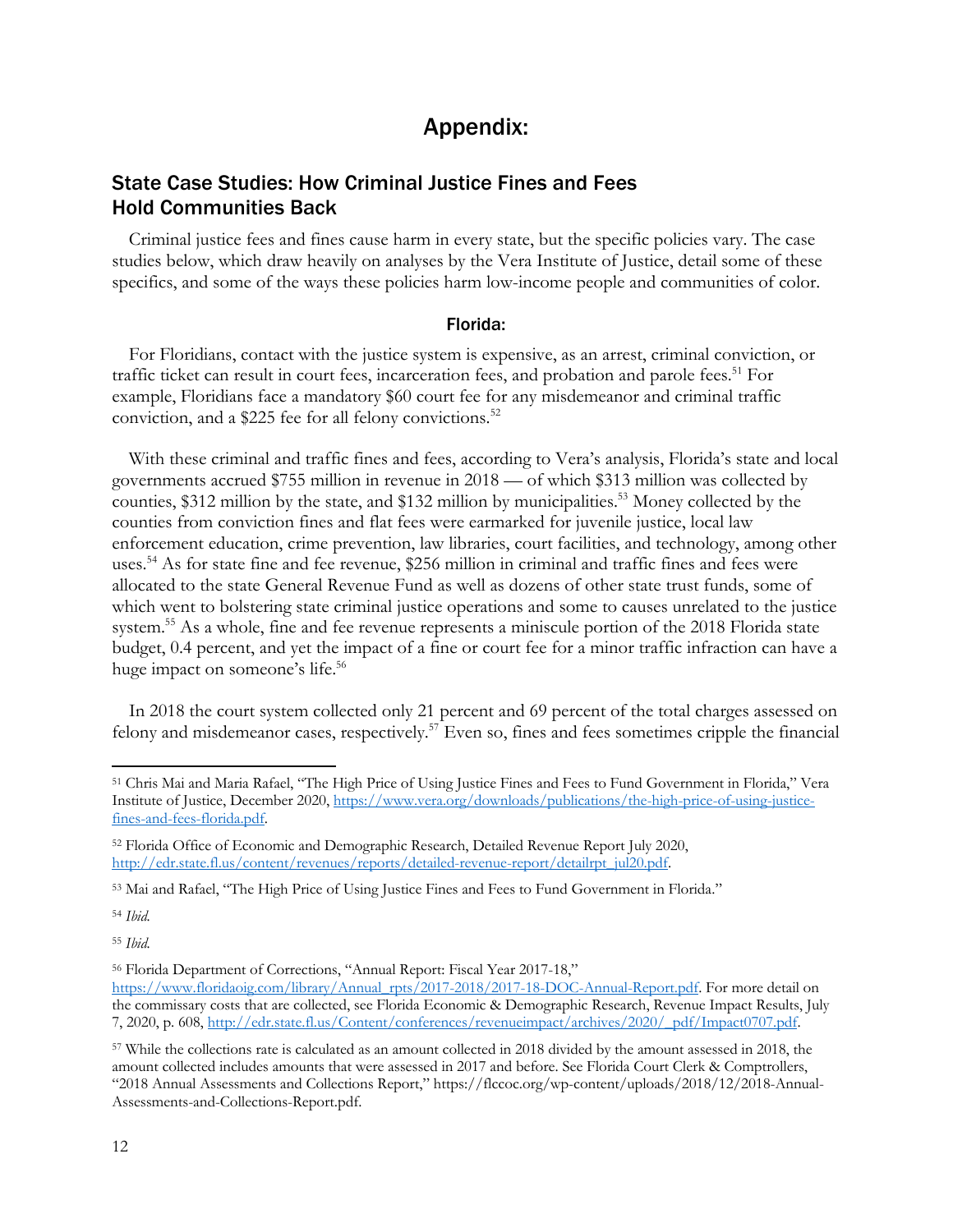autonomy and mobility of those charged, culminating in long-lasting debt and diminishing access to employment opportunities and financial stability. Unpaid court debt often results in suspension of driver's licenses, which can restrict individuals from job opportunities that require a stable source of transportation. In Florida, 2 million of the 16 million driving population cannot legally drive due to unpaid court debt.<sup>58</sup> Court debt is also widespread. A 2019 analysis concluded that 206,000 people carrying a felony conviction continued to owe fines and fees after completing their sentence, with Black people more likely to have court debt than their white counterparts.<sup>59</sup>

The justice system's fines and fees are not borne equally, leaving Black, brown, and low-income Floridians to bear their brunt. Despite comprising 17 percent of the state's population, for instance, Black Floridians represent 35 percent of arrests.<sup>60</sup> The state has also used fines and fees as a means of legalized disenfranchisement; as noted above, a 2019 state law strips voting rights from people with felony convictions who have failed to pay all fines and fees.<sup>61</sup> Florida's unjust justice system perpetuates racial and economic disparities with fines and fees, civically, socially, and economically hindering Black and brown communities and those living in poverty.

#### New York:

New Yorkers are subject to a variety of criminal justice fines and fees, including conviction surcharges, traffic fines, bail fees, commissary and phone call costs for incarcerated people, and costs associated with parole and probation. In 2016 over half a million (680,000) New Yorkers had their driver's license suspended for non-payment of fines and fees.<sup>62</sup> And driving with a suspended license in New York can result in another \$630 charge; this puts someone who is already in a financially precarious situation at risk to incur additional fines and fees, as they may not be able to get to their job and will therefore incur late fees.

https://www.aclu.org/sites/default/files/field\_document/gruver\_v\_barton\_- \_expert\_report\_of\_daniel\_a.\_smith\_ph.d.pdf.

https://www.aclu.org/sites/default/files/field\_document/1114413-mj-report-rfs-rel1.pdf.

<sup>58</sup> U.S. District Court for the Northern District of Florida Tallahassee Division, *Kelvin Jones et al. v. Ron DeSantis et al.* Exhibit A: Expert Report of Daniel A. Smith, Ph.D.,

<sup>59</sup> Data are from 34 counties that report revenues on "State Court Facility Surcharge (\$30)" to the Florida Office of Economic and Demographic Research. "Expenditures and Revenues Reported by Florida's County Governments," 2018, http://edr.state.fl.us/Content/local-government/data/revenues-expenditures/cntyfiscal.cfm.

<sup>60</sup> For example, a study from the *Herald Tribune* found that when a white defendant and a Black defendant score the same number of points for the same offense (based on criminal history and other factors), the Black defendant is sentenced to a longer prison stay in 60 percent of Florida felony cases. See Josh Salman, Emily Le Coz, and Elizabeth Johnson, "Florida's Broken Sentencing System," *Herald Tribune*, December 12, 2016,

http://projects.heraldtribune.com/bias/sentencing/. A 2013 study found that Black Floridians were more than four times as likely as white Floridians to be arrested for marijuana possession. See ACLU Foundation, "The War on Marijuana in Black and White," table A5, June 2013,

<sup>61</sup> See for example Carson Whitelemons, Ashley Thomas, and Sarah Couture, "Driving on Empty," Fines and Fees Justice Center, October 2019, https://finesandfeesjusticecenter.org/content/uploads/2019/11/florida-fines-feesdrivers-license-suspension-driving-on-empty.pdf. The report finds that Black people make up a disproportionate share of suspended licenses for non-payment, relative to their share of the population.

<sup>62</sup> Fines and Fees Justice Center, "Driven by Justice Declares Victory," https://finesandfeesjusticecenter.org/storymap/new-york-drivers-license-suspensions/.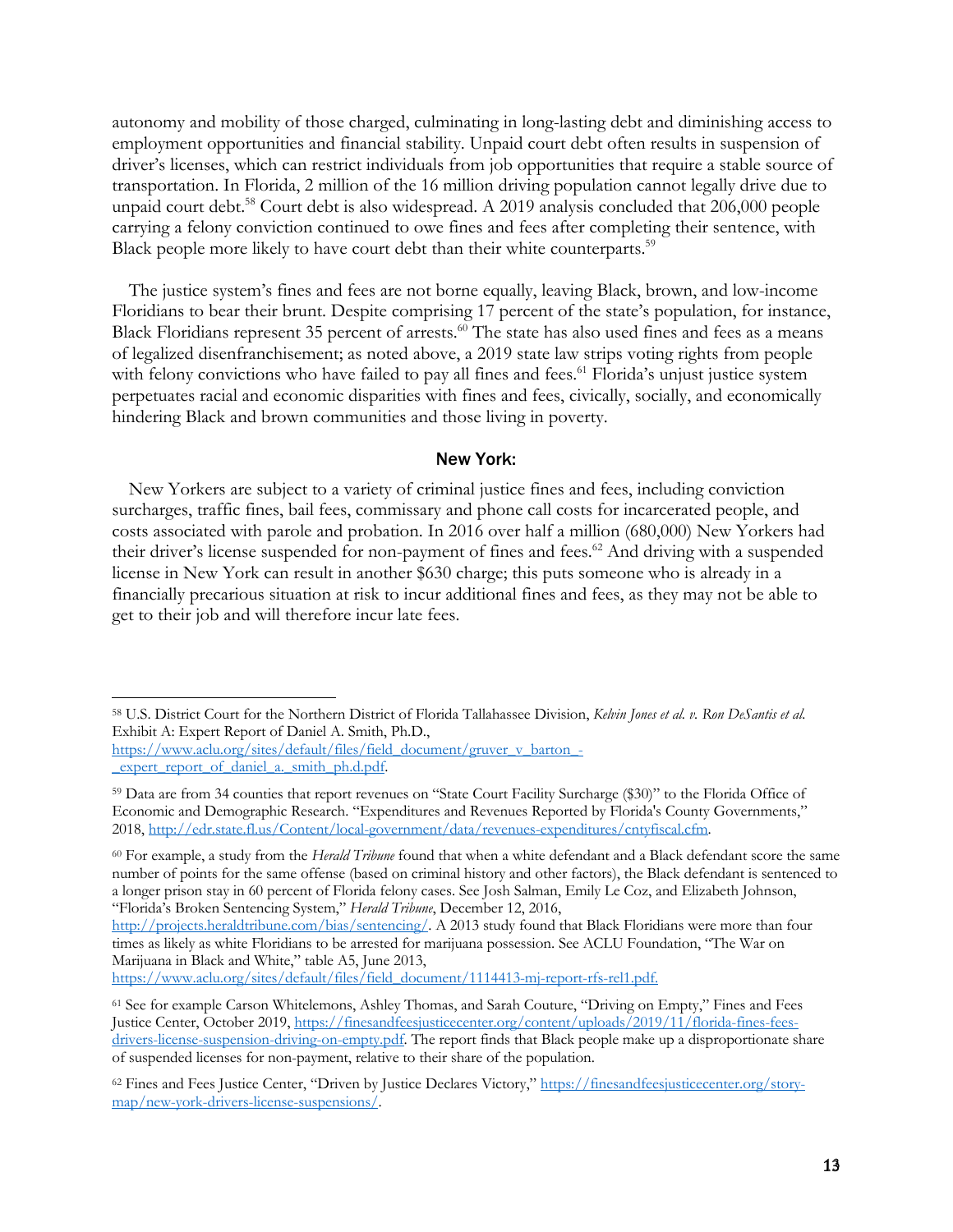New York courts charge those convicted of a felony, misdemeanor, or traffic offense with a set of mandatory surcharges, with no possibility to reduce the amount based on ability to pay.<sup>63</sup> Compounding the financial burdens New Yorkers face, the government also charges telephone fees when incarcerated and fees for probation, parole, or pretrial services.

In 2018 New York state and local governments recorded revenue of at least \$1.21 billion from these criminal and traffic fines and fees — of which \$129 million originated from towns and villages, \$80 million from cities, \$200 million from counties, \$139 million from the state, and \$665 million from New York City courts, according to a Vera Institute analysis.<sup>64</sup>

While criminal justice fines and fees typically only comprise 1 percent or less of the state's total budget, 0.7 percent of city budgets, and 0.2 percent of county budgets, fines and fees have a particularly harmful impact on poor, Black, and brown New York communities. <sup>65</sup> In a vicious cycle perpetuated by racist policies and practices ingrained in the criminal justice system, Black and brown people are more likely to be arrested for and convicted of an offense, and in turn, are more likely to be charged fines and fees, which in turn increases their interactions with police.<sup>66</sup>

The impact of fines and fees extends far beyond a one-time financial setback, especially when a person struggles to foot the bill — they may lose their driver's license, be sent to jail, or receive a civil judgment that jeopardizes their chances of getting a loan or a job. <sup>67</sup> Fines and fees inflict severe collateral harm that hinders New Yorkers' economic and financial mobility and exacerbates financial instability in already impoverished communities.

### Virginia:

According to Vera's analysis, Virginia has raised over \$409 million in fine and fee revenue in 2019, but at the expense of the financial stability of Virginians who encounter the justice system. For instance, Virginia courts assess fixed fees of \$375 for every felony, \$296.50 for every drug misdemeanor, and \$51 for all traffic infractions.<sup>68</sup>

Of the \$409 million in 2019 fines and forfeitures collected by Virginia's state government, cities, counties, and towns, \$265 million was collected from the state. The remainder was collected by localities and local or regional jails. Millions of dollars were from people who struggled to pay their fines and fees and accrued late fees over time. Vera notes that at least \$2.4 million of government funds were extracted from people convicted of drug misdemeanors and marijuana possession. Some

<sup>63</sup> As a result of a law passed in August 2020, judges may choose to waive the mandatory surcharge and other fees for defendants under age 21. See New York Assembly Bill A5045, "Relates to allowing a court to waive certain surcharges and fees; repealer," 2019-20 Legislative Session, https://www.nysenate.gov/legislation/bills/2019/a5045.

<sup>64</sup> Mai and Rafael, *op. cit.*

<sup>65</sup> *Ibid.*

<sup>66</sup> FPWA, "Ending the Poverty to Prison Pipeline," April 2019, https://www.fpwa.org/wpcontent/uploads/2019/04/FPWAs-Ending-the-Poverty-to-Prison-Pipeline-Report-2019-FINAL.pdf.; Prison Policy Initiative and VOCAL-NY, "Mapping Disadvantage: The Geography of Incarceration in New York State," February 19, 2020, https://www.prisonpolicy.org/origin/ny/report.html.

<sup>67</sup> Mai and Rafael, *op.* c*it.*

<sup>68</sup> Virginia Law Library, Code of Virginia, Title 17, Chapter 2, https://law.lis.virginia.gov/vacode/title17.1/chapter2/.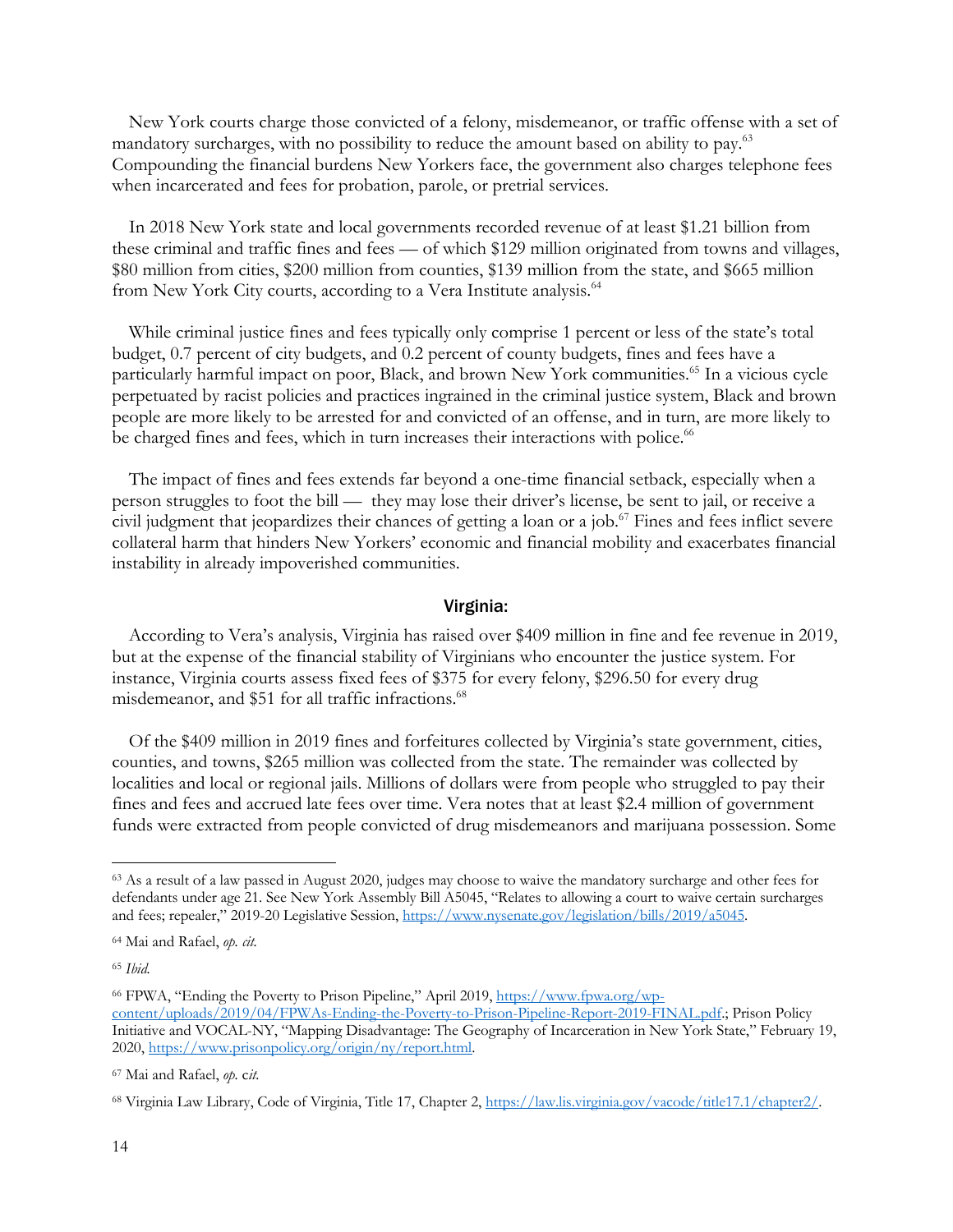\$46 million was allocated to the state's general fund, while smaller amounts were distributed to a separate drug enforcement fund and a criminal justice staff training fund.<sup>69</sup>

Virginia has also made a practice of targeting its incarcerated population as a revenue source.<sup>70</sup> In 2019 Virginia's jails accumulated \$47 million in revenue from incarcerated people through commissary (hygiene products, food, and other items inmates can buy) revenue, telephone fee revenue, medical co-pays, work release fees, and other fees.<sup>71</sup> This is equivalent to charging each incarcerated person almost \$1,700 in 2019. 72

For low-income people in Virginia who cannot pay fees and fines right away, costs grow fast court costs that are unpaid after 180 days begin to accrue 6 percent interest. Moreover, once a person fails to pay mandated costs, courts can issue a summons or a jail sentence of up to 60 days and an additional fine of up to \$500.<sup>73</sup> These costs are too high for many Virginians to meet and are often left unpaid. In 2019, the state collected only 63 percent of its assessments while the circuit courts and juvenile and domestic relations courts only collected 50 percent and 39 percent, respectively.74

Recently Virginia has started to reform its fees and fines system; in 2020, the state stopped suspending driver's licenses of people who cannot pay criminal legal fines and fees, a policy that was affecting nearly 1 million Virginians.<sup>75</sup> In 2021 the state extended the grace period after which interest is charged on unpaid debt in an effort to help people struggling to pay their charges.<sup>76</sup> Despite these positive developments, Virginia needs a more sweeping set of reforms to end its reliance on fines and fees and restructure how it raises revenue to help people and communities thrive and live untangled from the financial burden of fines and fees.

<sup>71</sup> Mai, *op. cit.*

<sup>72</sup> Mai, *op. cit.*

<sup>69</sup> Mai, *op. cit.*

<sup>70</sup> Commonwealth of Virginia Compensation Board, "FY 2019 Jail Cost Report: Annual Jail Revenues And Expenditures Report (Including Canteen & Other Auxiliary Funds)" Commonwealth of Virginia Compensation Board, November 1, 2020, https://www.scb.virginia.gov/docs/fy19jailcostreport.pdf.

<sup>73</sup> Virginia Department of Judicial Services, *General District Court Manual, 2021*, Chapter 3, http://www.courts.state.va.us/courts/gd/resources/manuals/gdman/chapter03.pdf.

<sup>74</sup> Compensation Board, "FY19 Fines & Fees Report, 2019," December 1, 2019, https://www.scb.virginia.gov/docs/fy19finesandfeesreport.pdf.

<sup>75</sup> In 2016, 914,000 Virginians lacked a driver's license due to unpaid fines and fees. *Stinnie v. Holcomb*, Civ. No. 3:16-cv-44 (W.D. Va.) (Brief Of Amicus Curiae Virginia State Conference Of The NAACP Opposing Defendant's Motion To Dismiss, filed November 4, 2016), p. 2, https://casetext.com/brief/stinnie-et-al-v-holcomb\_brief-in-opposition-to-9 motion-to-dismiss. In fiscal 2016 alone, the commonwealth suspended the licenses of 281,000 people. Steven L. Dalle Mura, "Briefing on the Collection of Court Costs and Fines," Virginia House Appropriations Committee, January 23, 2017, p. 8, https://hac.virginia.gov/committee/files/2017/01-23-

<sup>17/</sup>Collection%20of%20Fines%20and%20Costs%20and%20License%20Suspension.pdf.

<sup>76</sup> Mai, *op. cit.*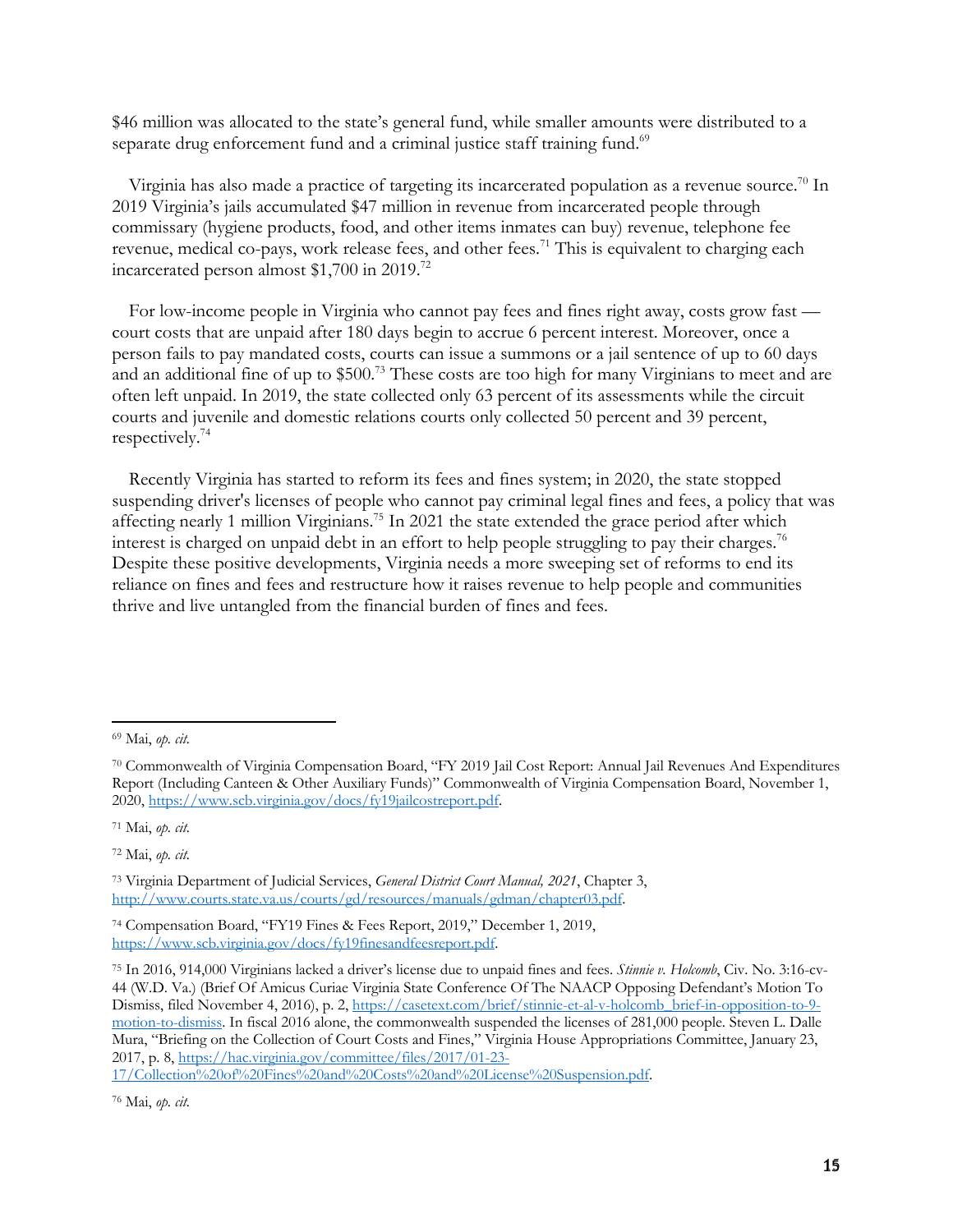### Washington State:

Fines and fees are a central component of Washington's criminal legal process. From the initial arrest and booking to sentencing and incarceration, Washingtonians face a range of fees and fines including, for example, an assessment for victims and a \$100 DNA collection fee. Washington's criminal code even allows courts to charge people up to \$50 and \$100 per day to fund their own incarceration in prison and jail, respectively.

Vera's researchers were able to identify \$267.8 million in fine and fee revenue for Washington State and local governments in 2018. According to Vera's analysis, at least \$103 million was collected by municipalities; at least \$90 million by counties; and at least \$74 million by the state.<sup>77</sup> Three types of Washington courts collect these revenues: superior courts, district courts, and municipal courts. The \$74 million that was deposited in the state's general fund is designated for virtually all government purposes and court functions, including those unrelated to the justice system. <sup>78</sup> Like in other states, fines and fees are a relatively insignificant part of the state's budget but can have severe consequences for individuals.79

For Washingtonians, a typical felony conviction can cost thousands of dollars in fees, fines, and other forms of debt related to a conviction, also known as legal financial obligations (LFOs).<sup>80</sup> Not surprisingly, many people are unable to pay these costs; only about 23.8 percent of all LFOs are paid in Washington.<sup>81</sup>

Criminal justice debt is particularly high in Washington; one study found it to be \$426 per capita, the highest of the nine states for which adequate data were available.<sup>82</sup> A 2014 analysis by the ACLU of Washington and Columbia Legal Services reported that the average felony conviction in Washington resulted in LFO's totaling \$2,540, an amount that's very difficult if not impossible for many low-income people to pay.83 Even today that amount is more than the monthly income of a

<sup>77</sup> Rafael, *op. cit*.

<sup>78</sup> *Ibid.*

<sup>79</sup> Washington's combined state and local expenditures were \$78.6 billion in fiscal 2018. Urban Institute, "State and Local Finance Initiative: Washington," database (Washington, DC: Urban Institute), https://www.urban.org/policycenters/cross-center-initiatives/state-andlocal-finance-initiative/projects/state-fiscal-briefs/washington. For an archived version of the data as available at the time this report was prepared, see https://www.urban.org/policy-centers/crosscenter-initiatives/state-and-local-finance-initiative/projects/state-fiscal-briefs/washington.

<sup>80</sup> Rafael, *op. cit*.

<sup>81</sup> ACLU of Washington, "Legislature passes bill to bring fairness to Washington's system of Legal Financial Obligations," March 6, 2018, https://www.aclu-wa.org/news/legislature-passes-bill-bring-fairnesswashington%E2%80%99s-system-legal-financial-obligations.

<sup>82</sup> Briana Hammons, "Tip of the Iceberg: How Much Criminal Justice Debt Does the U.S. Really Have?" FFJC, April 2021, https://finesandfeesjusticecenter.org/content/uploads/2021/04/Tip-of-the-Iceberg\_Criminal\_Justice\_Debt\_BH1.pdf.

<sup>83</sup> ACLU of Washington and Columbia Legal Services, "Modern Day Debtors Prisons in Washington," February 10, 2014, https://aclu-wa.org/docs/modern-day-debtors-prisons-washington.